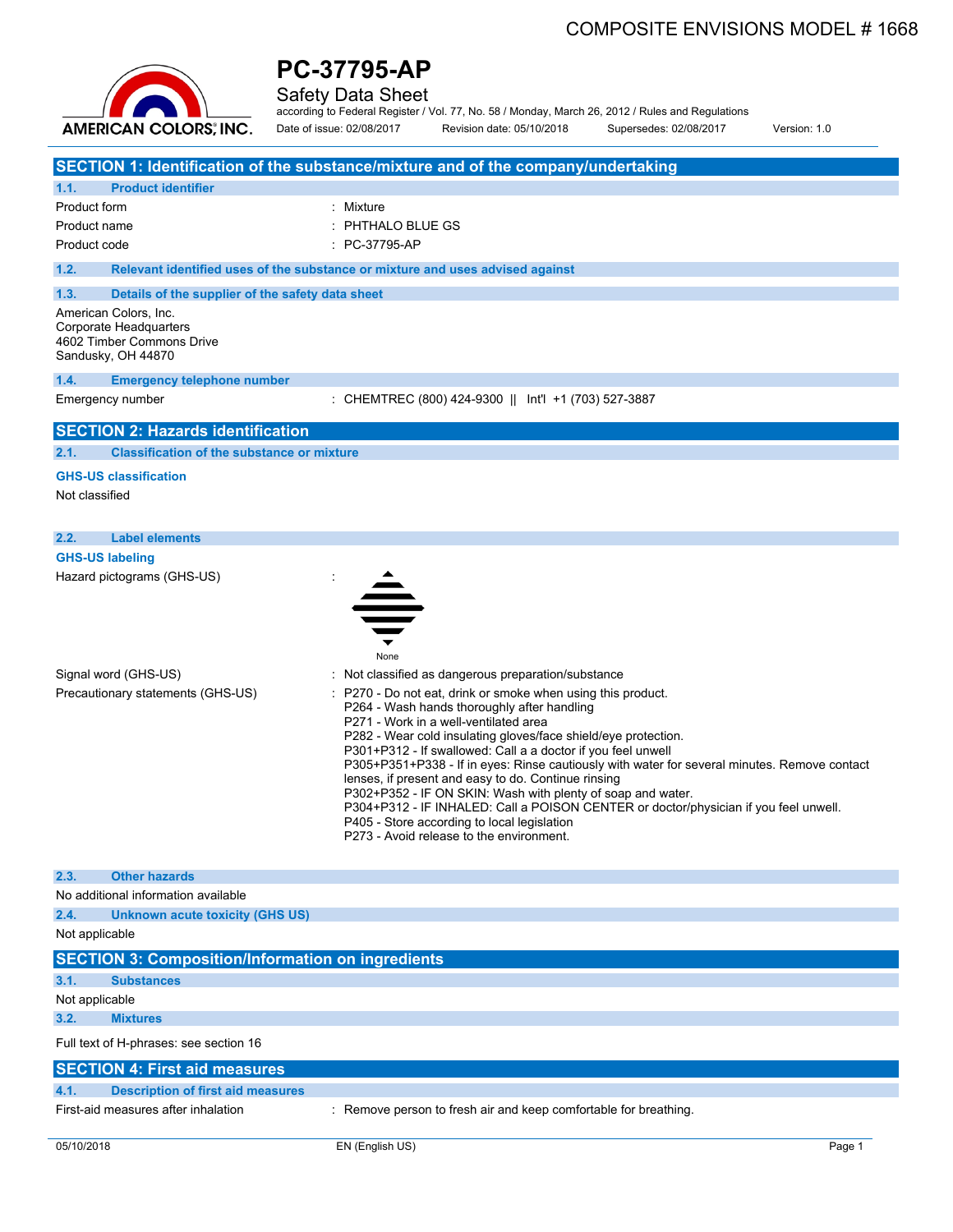| <b>PC-37795-AP</b>                                                       |                                                                                                                                                                |  |  |  |  |  |
|--------------------------------------------------------------------------|----------------------------------------------------------------------------------------------------------------------------------------------------------------|--|--|--|--|--|
| Safety Data Sheet                                                        | according to Federal Register / Vol. 77, No. 58 / Monday, March 26, 2012 / Rules and Regulations                                                               |  |  |  |  |  |
| First-aid measures after skin contact                                    | : Wash skin with plenty of water.                                                                                                                              |  |  |  |  |  |
| First-aid measures after eye contact                                     | : Rinse eyes with water as a precaution.                                                                                                                       |  |  |  |  |  |
| First-aid measures after ingestion                                       | : Call a poison center/doctor/physician if you feel unwell.                                                                                                    |  |  |  |  |  |
| 4.2.<br>No additional information available                              | Most important symptoms and effects, both acute and delayed                                                                                                    |  |  |  |  |  |
| 4.3.                                                                     | Indication of any immediate medical attention and special treatment needed                                                                                     |  |  |  |  |  |
| Treat symptomatically.                                                   |                                                                                                                                                                |  |  |  |  |  |
| <b>SECTION 5: Firefighting measures</b>                                  |                                                                                                                                                                |  |  |  |  |  |
| 5.1.<br><b>Extinguishing media</b>                                       |                                                                                                                                                                |  |  |  |  |  |
| Suitable extinguishing media                                             | : Water spray. Dry powder. Foam. Carbon dioxide.                                                                                                               |  |  |  |  |  |
| 5.2.                                                                     | Special hazards arising from the substance or mixture                                                                                                          |  |  |  |  |  |
| Reactivity                                                               | : The product is non-reactive under normal conditions of use, storage and transport.                                                                           |  |  |  |  |  |
| 5.3.<br><b>Advice for firefighters</b><br>Protection during firefighting | : Do not attempt to take action without suitable protective equipment. Self-contained breathing<br>apparatus. Complete protective clothing.                    |  |  |  |  |  |
| <b>SECTION 6: Accidental release measures</b>                            |                                                                                                                                                                |  |  |  |  |  |
| 6.1.                                                                     | Personal precautions, protective equipment and emergency procedures                                                                                            |  |  |  |  |  |
| 6.1.1.<br>For non-emergency personnel                                    |                                                                                                                                                                |  |  |  |  |  |
| Emergency procedures                                                     | : Ventilate spillage area.                                                                                                                                     |  |  |  |  |  |
| 6.1.2.<br>For emergency responders                                       |                                                                                                                                                                |  |  |  |  |  |
| Protective equipment                                                     | : Do not attempt to take action without suitable protective equipment. For further information<br>refer to section 8: "Exposure controls/personal protection". |  |  |  |  |  |
| 6.2.<br><b>Environmental precautions</b>                                 |                                                                                                                                                                |  |  |  |  |  |
| Avoid release to the environment.                                        |                                                                                                                                                                |  |  |  |  |  |
| 6.3.                                                                     | Methods and material for containment and cleaning up                                                                                                           |  |  |  |  |  |
| Methods for cleaning up                                                  | : Take up liquid spill into absorbent material.                                                                                                                |  |  |  |  |  |
| Other information                                                        | : Dispose of materials or solid residues at an authorized site.                                                                                                |  |  |  |  |  |
| <b>Reference to other sections</b><br>6.4.                               |                                                                                                                                                                |  |  |  |  |  |
| For further information refer to section 13.                             |                                                                                                                                                                |  |  |  |  |  |
| <b>SECTION 7: Handling and storage</b>                                   |                                                                                                                                                                |  |  |  |  |  |
| <b>Precautions for safe handling</b><br>7.1.                             |                                                                                                                                                                |  |  |  |  |  |
| Precautions for safe handling                                            | : Ensure good ventilation of the work station. Wear personal protective equipment.                                                                             |  |  |  |  |  |
| Hygiene measures                                                         | : Do not eat, drink or smoke when using this product. Always wash hands after handling the<br>product.                                                         |  |  |  |  |  |
| 7.2.                                                                     | Conditions for safe storage, including any incompatibilities                                                                                                   |  |  |  |  |  |
| Storage conditions                                                       | : Store in a well-ventilated place. Keep cool.                                                                                                                 |  |  |  |  |  |
| 7.3.<br><b>Specific end use(s)</b>                                       |                                                                                                                                                                |  |  |  |  |  |
| No additional information available                                      |                                                                                                                                                                |  |  |  |  |  |
|                                                                          | <b>SECTION 8: Exposure controls/personal protection</b>                                                                                                        |  |  |  |  |  |
| 8.1.<br><b>Control parameters</b>                                        |                                                                                                                                                                |  |  |  |  |  |
| PHTHALO BLUE GS                                                          |                                                                                                                                                                |  |  |  |  |  |
| <b>ACGIH</b>                                                             | Not applicable                                                                                                                                                 |  |  |  |  |  |
| OSHA                                                                     | Not applicable                                                                                                                                                 |  |  |  |  |  |
|                                                                          |                                                                                                                                                                |  |  |  |  |  |
| 8.2.<br><b>Exposure controls</b>                                         |                                                                                                                                                                |  |  |  |  |  |
| Appropriate engineering controls                                         | : Ensure good ventilation of the work station.                                                                                                                 |  |  |  |  |  |
| Hand protection                                                          | : Protective gloves.                                                                                                                                           |  |  |  |  |  |
| Eye protection                                                           | : Safety glasses.                                                                                                                                              |  |  |  |  |  |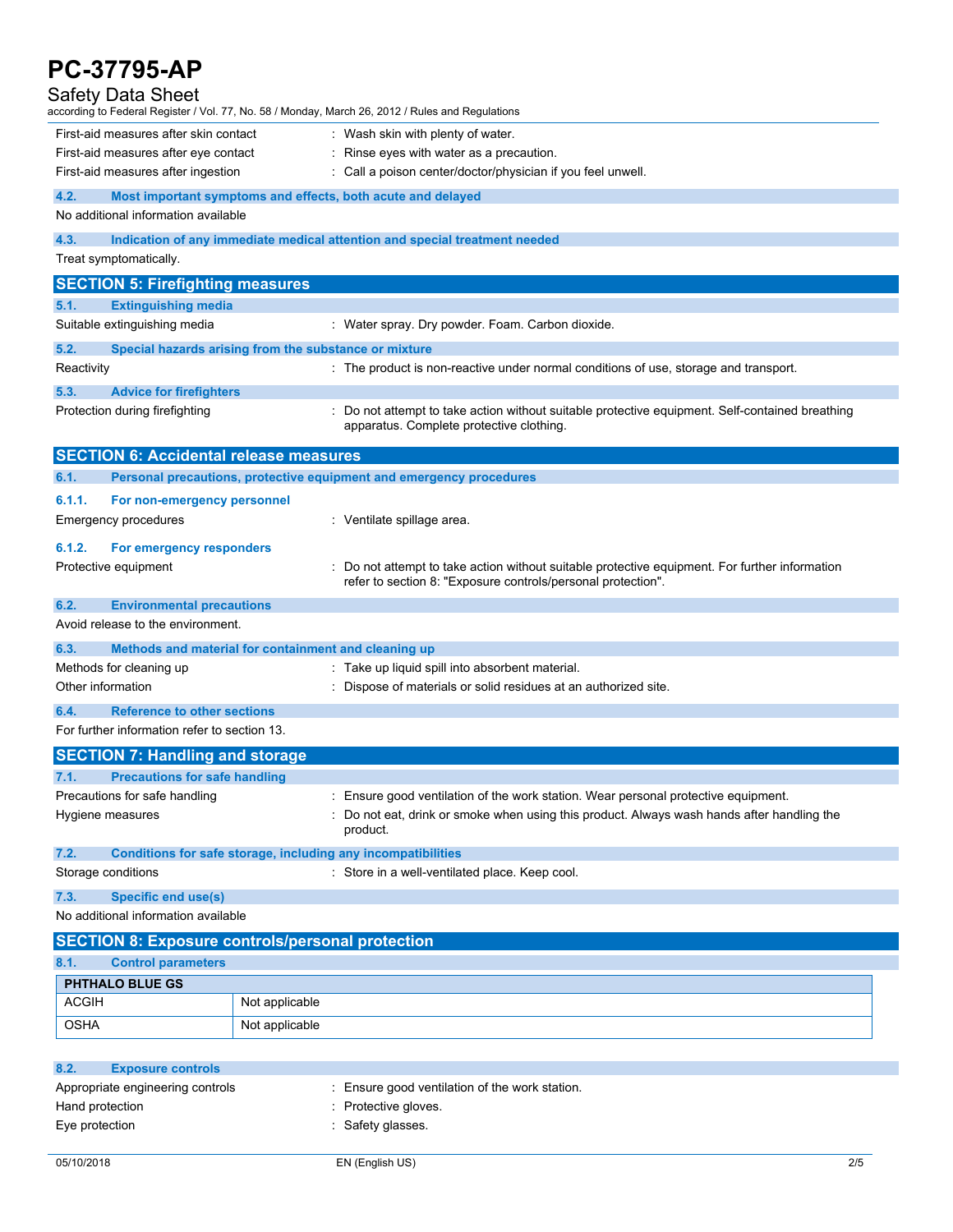# Safety Data Sheet

according to Federal Register / Vol. 77, No. 58 / Monday, March 26, 2012 / Rules and Regulations

Skin and body protection : Wear suitable protective clothing. Respiratory protection : In case of insufficient ventilation, wear suitable respiratory equipment. Environmental exposure controls : Avoid release to the environment.

# **SECTION 9: Physical and chemical properties**

| 9.1.                                        | Information on basic physical and chemical properties |  |                     |
|---------------------------------------------|-------------------------------------------------------|--|---------------------|
| <b>Physical state</b>                       |                                                       |  | : Liguid            |
| Color                                       |                                                       |  | : Blue              |
| Odor                                        |                                                       |  | : characteristic    |
| Freezing point                              |                                                       |  | : No data available |
| Boiling point                               |                                                       |  | : No data available |
| Flash point                                 |                                                       |  | : $>200$ °F         |
| Relative evaporation rate (butyl acetate=1) |                                                       |  | : No data available |
| Percent Solids (calculated value)           |                                                       |  | 95.769 %            |
| Density (calculated value)                  |                                                       |  | $: 8.948$ lb/gal    |

#### **9.2. Other information**

No additional information available

# **SECTION 10: Stability and reactivity**

### **10.1. Reactivity**

The product is non-reactive under normal conditions of use, storage and transport.

#### **10.2. Chemical stability**

#### Stable under normal conditions.

#### **10.3. Possibility of hazardous reactions**

No dangerous reactions known under normal conditions of use.

#### **10.4. Conditions to avoid**

None under recommended storage and handling conditions (see section 7).

# **10.5. Incompatible materials**

No additional information available

#### **10.6. Hazardous decomposition products**

Under normal conditions of storage and use, hazardous decomposition products should not be produced.

# **SECTION 11: Toxicological information**

**11.1. Information on toxicological effects**

| Acute toxicity                                                            | : Not classified                     |
|---------------------------------------------------------------------------|--------------------------------------|
| Skin corrosion/irritation                                                 | : Not classified                     |
| Serious eye damage/irritation                                             | Not classified                       |
| Respiratory or skin sensitization                                         | : Not classified                     |
| Germ cell mutagenicity                                                    | : Not classified                     |
| Carcinogenicity                                                           | : Not classified                     |
| Reproductive toxicity<br>Specific target organ toxicity – single exposure | · Not classified<br>: Not classified |
| Specific target organ toxicity – repeated<br>exposure                     | · Not classified                     |
| Aspiration hazard                                                         | Not classified                       |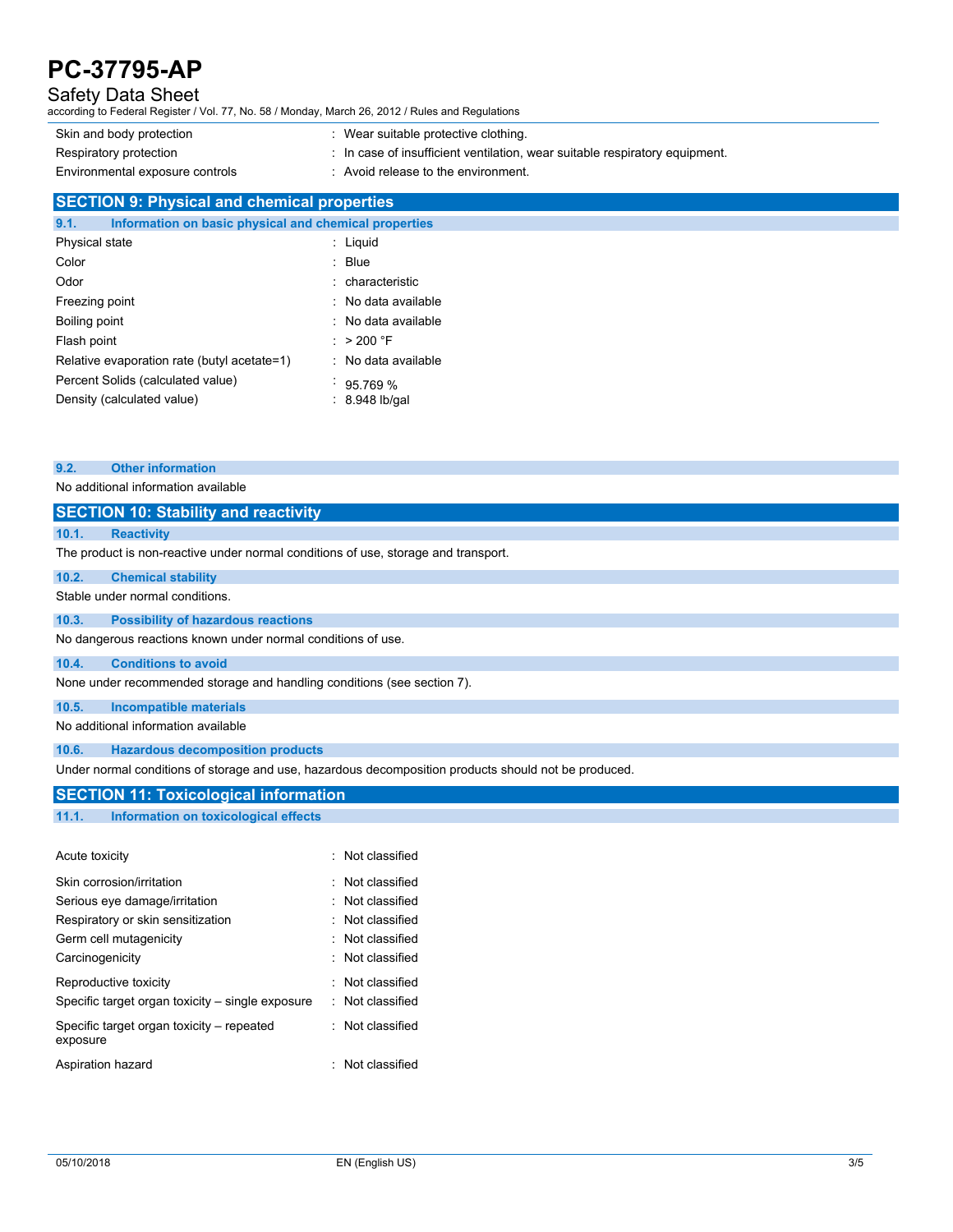# Safety Data Sheet

according to Federal Register / Vol. 77, No. 58 / Monday, March 26, 2012 / Rules and Regulations

| according to Federal Register / VOI. 77, NO. 307 Monday, March 20, 2012 / Rules and Regulations |                                           |                                                                                                                           |  |  |  |
|-------------------------------------------------------------------------------------------------|-------------------------------------------|---------------------------------------------------------------------------------------------------------------------------|--|--|--|
|                                                                                                 | <b>SECTION 12: Ecological information</b> |                                                                                                                           |  |  |  |
| 12.1.                                                                                           | <b>Toxicity</b>                           |                                                                                                                           |  |  |  |
|                                                                                                 | Ecology - general                         | : The product is not considered harmful to aguatic organisms or to cause long-term adverse<br>effects in the environment. |  |  |  |
| 12.2.                                                                                           | <b>Persistence and degradability</b>      |                                                                                                                           |  |  |  |
| No additional information available                                                             |                                           |                                                                                                                           |  |  |  |
| 12.3.                                                                                           | <b>Bioaccumulative potential</b>          |                                                                                                                           |  |  |  |
|                                                                                                 | No additional information available       |                                                                                                                           |  |  |  |
| 12.4.                                                                                           | <b>Mobility in soil</b>                   |                                                                                                                           |  |  |  |
| No additional information available                                                             |                                           |                                                                                                                           |  |  |  |
| 12.5.                                                                                           | <b>Other adverse effects</b>              |                                                                                                                           |  |  |  |
| No additional information available                                                             |                                           |                                                                                                                           |  |  |  |

## **SECTION 13: Disposal considerations**

### **13.1. Waste treatment methods**

Waste disposal recommendations : Dispose in a safe manner in accordance with local/national regulations. Ecology - waste materials : Avoid release to the environment.

# **SECTION 14: Transport information**

### **Department of Transportation (DOT)**

In accordance with DOT

## Not regulated for transport

# **Additional information**

Other information **contains the contact of the contact of the contact of the contact of the contact of the contact of the contact of the contact of the contact of the contact of the contact of the contact of the contact of** 

## **ADR**

No additional information available

# **Transport by sea**

No additional information available

### **Air transport**

No additional information available

# **SECTION 15: Regulatory information**

# **15.1. US Federal regulations**

All components of this product are listed, or excluded from listing, on the United States Environmental Protection Agency Toxic Substances Control Act (TSCA) inventory

## **15.2. International regulations**

**CANADA** No additional information available

**EU-Regulations** No additional information available

#### **Classification according to Regulation (EC) No. 1272/2008 [CLP]** No additional information available

**Classification according to Directive 67/548/EEC [DSD] or 1999/45/EC [DPD]** Not classified

## **National regulations**

No additional information available